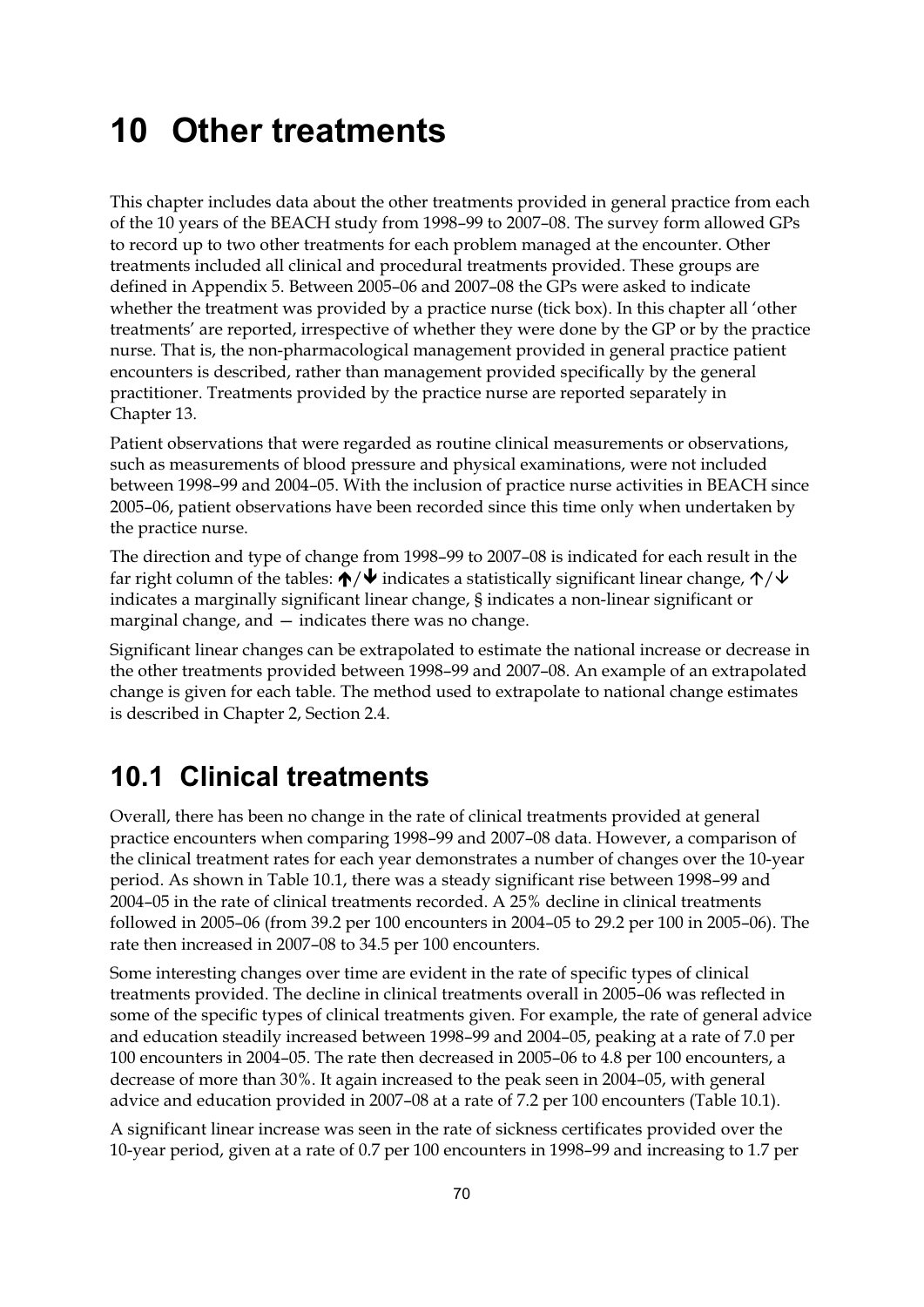100 encounters in 2007–08. This represents an estimated 1.1 million more sickness certificates provided nationally in 2007–08 than in 1998–99.

Table 10.2 shows that some changes have occurred in the rates at which clinical treatments were used in the management of specific problems. The rate at which clinical treatments were used in the management of upper respiratory tract infection fluctuated over the years, but there was a significant rise overall in the rate of clinical treatments provided for this problem, from 1.2 per 100 upper respiratory tract infection encounters in 1998–99 to 1.8 per 100 in 2007–08. Clinical treatments were provided in the management of asthma less often in 2007–08 than in 1998–99. A significant linear decrease over the 10-year period is shown, equating to 290,000 fewer occasions at which a clinical treatment was given in the management of asthma in 2007–08 than in 1998–99.

## **10.2 Procedural treatments**

Overall, the rate at which procedural treatments were provided by GPs increased significantly over time, from 11.8 per 100 encounters in 1998–99 to 16.7 per 100 encounters in 2007–08. This equates to an estimated additional 5.8 million occasions at which a procedure was performed in 2007–08 compared with 1998–99 (Table 10.3).

This significant rise in the rate of procedural treatments is reflected in the rates of individual types of procedural treatments. For example, there has been an increase in the group of procedures that includes excisions, biopsies and cauterisation, from 2.8 per 100 encounters in 1998–99 to 3.4 per 100 encounters in 2007–08. This equates to a national estimated 770,000 additional procedures undertaken by GPs in 2007–08 compared with 1998–99. Other procedural treatments that demonstrate a significant increase over this time included local injections and pap smears (Table 10.3).

A number of changes were apparent in the most common problems managed with a procedural treatment between 1998–99 and 2007–08 (Table 10.4). For solar keratosis (the problem most often managed with a procedure) the rate at which a procedure was performed rose marginally, from 0.7 per 100 contacts in 1998–99 to 0.9 per 100 in 2007–08.

Significantly more procedures were performed in the management of vitamin/nutritional deficiency over time, with an additional 320,000 procedures performed nationally for this problem in 2007–08 than in 1998–99 (Table 10.4).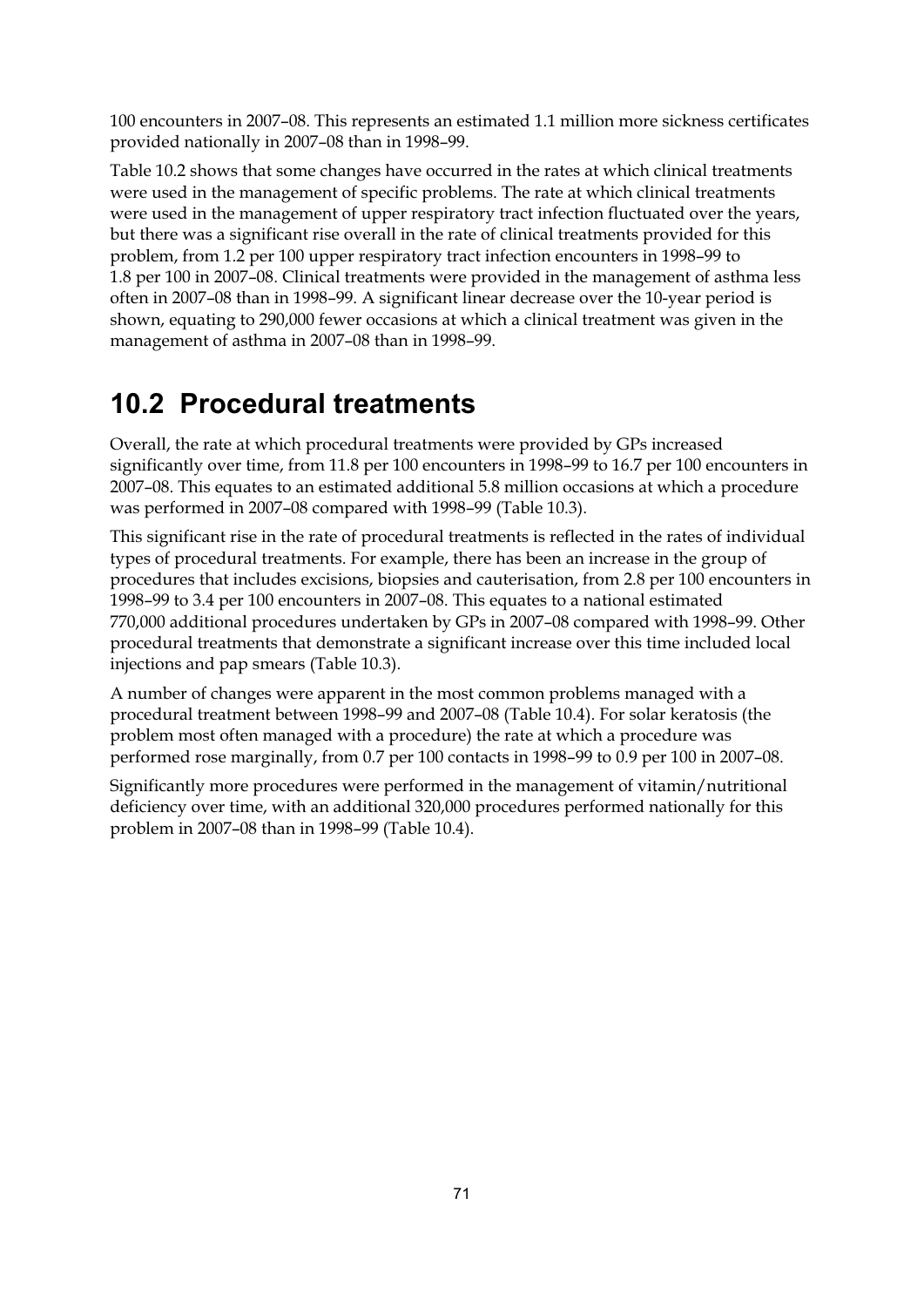**Table 10.1: The most frequent clinical treatments, summary of annual results, BEACH, 1998–99 to 2007–08**  Table 10.1: The most frequent clinical treatments, summary of annual results, BEACH, 1998-99 to 2007-08

*(continued)***(a)** § §  $\overline{\phantom{a}}$  $\overline{\phantom{a}}$  $\overline{\phantom{a}}$ § § § § → →  $\overline{\phantom{m}}$ § § Гreatment (л = 95,306) (л = 95,375) (л = 95,377) (л = 95,372) (л = 95,377) (л = 95,377) (л = 95,898) (л = 95,988) (л = 95,898) (л = 95,898) (л = 95,898)  $(n = 95,898)$ (3.1–3.8)  $(0.3 - 0.5)$ (6.3–8.1) (3.8–4.6) (2.9–3.4)  $(1.8 - 2.2)$  $(1.4 - 2.0)$  $(1.1 - 1.5)$ (0.5–0.7) (0.4–0.6)  $2007 - 08$  $(1.4 - 1.7)$ (3.8–4.9)  $(1.2 - 1.6)$ **1998–99 1999–00 2000–01 2001–02 2002–03 2003–04 2004–05 2005–06 2006–07 2007–08** 1.5 3.5 1.7 1.4 0.5 4.3 1.3 0.4 4.2  $\frac{6}{5}$ 7.2 3.2  $\frac{1}{2}$  $(n = 91, 805)$ (5.0–6.5) (2.6–3.1)  $(1.3 - 1.8)$  $(1.1 - 1.4)$  $(1.0 - 1.3)$ (0.5–0.6) (3.7–5.0) (2.5–3.1)  $(1.6 - 2.0)$  $(0.9 - 1.3)$  $(0.2 - 0.3)$ (0.3–0.5) (3.0–3.7) 2006-07 4.4 1.8 1.1  $\frac{1}{11}$ 0.3 5.7 3.4  $\frac{8}{2}$ .<br>ი  $\frac{6}{1}$  $\frac{2}{1}$ 0.6  $^{14}$  $(n = 101, 993)$ (4.1–5.4)  $(4.1 - 5.4)$ (2.6–3.5) (2.8–3.3)  $2005 - 06$ (3.2–4.0)  $(6.1 - 1.4)$ (0.9–1.1)  $(0.9 - 1.2)$ (0.4–0.6) (0.2–0.3) (1.4–1.7)  $0.8 - 1.2$ (0.3–0.6) 4.8 1.6 1.6 1.0 1.0 0.5  $\frac{1}{1}$ 0.5 3.6 3.1 0.2 4.8  $\frac{1}{3}$  $(n = 94,386)$  $2004 - 05$ (6.2–7.8) (4.0–5.1) (2.9–3.5) (1.3–2.1) (3.3–5.0) (4.7–5.9) (2.9–3.8)  $(1.1 - 1.5)$ (1.2–1.9) (1.4–2.3) (0.6–1.0) (0.1–0.8)  $0.0 - 1.0$ 1.3 4.2 3.4 1.6 0.8 5.3 1.9 0.4 0.4  $\frac{1}{2}$ 4.6 3.2  $\overline{1}$ **Rate per 100 encounters (95% CI)**  Rate per 100 encounters (95% CI)  $(n = 98, 877)$ (6.1–7.6) (4.1–5.3) (2.6–3.1)  $2003 - 04$ (4.2–5.1) (3.8–4.9) (3.1–3.7)  $0.9 - 1.2$  $(1.6 - 2.0)$ (0.6–0.7) (0.3–0.5)  $(0.2 - 0.4)$  $(1.3 - 1.7)$  $(1.3 - 1.7)$ 1.8 1.5 4.4 3.4 1.0 1.5 0.6 0.4 0.3 4.7 4.6  $\frac{8}{6}$ .<br>ი  $(n = 100, 987)$ (6.1–7.7) (4.8–6.1) (3.8–4.7) (2.6–3.1)  $(1.4 - 1.7)$ (0.6–0.8)  $(0.2 - 0.4)$ (0.3–0.7)  $2002 - 03$ (4.7–5.8) (2.2–2.7) (1.1–1.5)  $(1.2-1.5)$ (1.4–1.8) 2.5 1.6 1.3 1.4 1.6 5.2 6.9 5.5 4.2 .<br>ი 0.7 0.3 0.5  $(n = 96, 973)$  $2001 - 02$ (5.6–7.0) (4.0–5.3) (4.6–5.6) (2.8–3.5)  $(1.4 - 1.7)$  $(0.7-0.9)$  $(0.2 - 0.4)$ (5.0–5.9) (2.6–3.1)  $(0.9 - 1.3)$  $(1.3 - 1.7)$  $(1.8 - 2.3)$ (0.3–0.5) 1.5 6.3 4.7 2.8 1.5 0.8 0.3 5.5  $\sum$ 2.1 0.4 5. 3.2  $(n = 99, 307)$ (5.2–6.4) (3.0–3.8) (5.3–6.5) (2.6–3.1) (2.3–2.9)  $(1.3 - 1.6)$ (1.3–1.8)  $(0.7-0.9)$  $(0.2 - 0.4)$ (0.2–0.4)  $2000 - 01$ (5.0–6.1)  $0.9 - 1.3$ (1.9–2.4) 5.8 3.4 2.6 1.1 1.5 1.5 5.6 2.2 თ<br>ი  $\frac{8}{2}$  $\frac{8}{10}$ 0.3 0.3  $(n = 104, 856)$  $(3.7 - 4.7)$ (5.6–6.8)  $(2.4 - 2.8)$ (0.5–0.7)  $(0.9 - 1.2)$ (0.6–0.8)  $(0.3 - 0.4)$ 1999-00 (3.0–3.9)  $(1.4 - 1.8)$  $(0.2 - 0.4)$  $(3.8 - 4.6)$ (2.6–3.2)  $(1.4 - 1.8)$ 4.2 2.9 1.0 1.6 0.3 3.4 1.6 0.3 0.7 4.2  $\frac{2}{3}$ 2.6  $\frac{6}{5}$  $(n = 96, 901)$ (3.0–4.0) (2.3–2.7)  $(0.6-0.9)$  $(0.8-1.0)$ (0.5–0.7) (0.3–0.5) 1998-99 (2.6–3.3)  $(3.4 - 4.1)$ (5.6–6.8) (2.2–2.6) (1.4–1.8)  $(1.1 - 1.6)$ (0.2–0.4) 3.5  $2.9$ 2.4  $1.6$ 3.8 1.4 Advice/education\* 3.5 Counselling—problem\* 2.9  $\frac{2}{3}$ 2.5 Sickness certificate\* 0.7 Other admin/document\* 0.9 Reassurance, support 1.6  $\frac{6}{1}$  $\overline{0}$ 0.3 Other admin/document Counselling—problem\* Reassurance, support Counselling/advice— Counselling/advice— Counselling/advice— Counselling/advice— Counselling/advice— Counselling/advice-Counselling/advice-Counselling/advice-Sickness certificate\* Counselling/advice-Advice/education— Advice/education-Advice/education— Counselling/advice-Advice/education-Advice/education\* nutrition/weight\* nutrition/weight\* psychological\* psychological\* Counselling-Counselling medication\* medication\* prevention\* prevention\* **Treatment** treatment\* treatment\* exercise\* exercise\* smoking\* lifestyle\*

72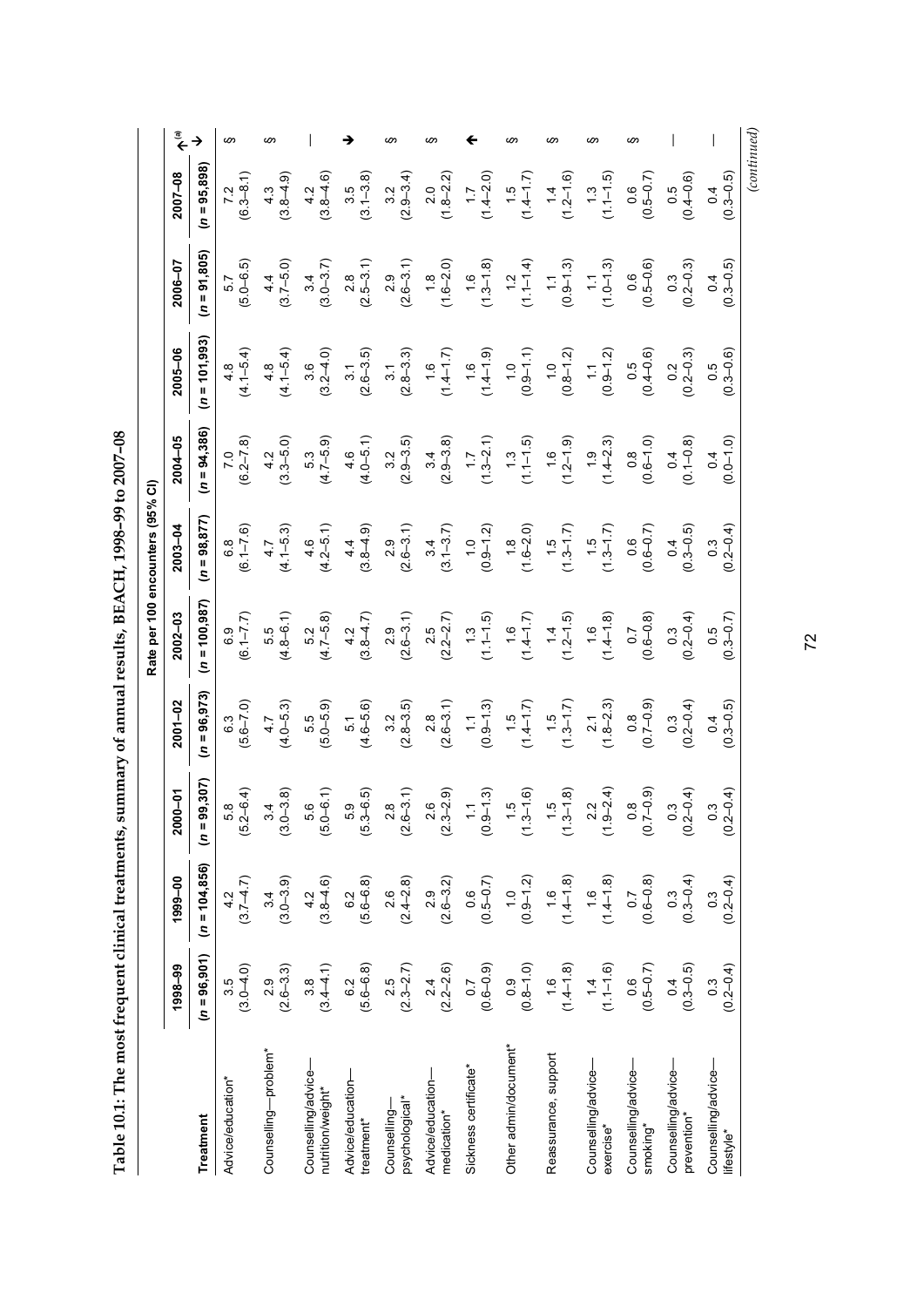| $\frac{1}{2}$                                                                                                                                                                                                                        |
|--------------------------------------------------------------------------------------------------------------------------------------------------------------------------------------------------------------------------------------|
| יٌ                                                                                                                                                                                                                                   |
| ;<br>ו<br>ו                                                                                                                                                                                                                          |
| <b>CONTRACT SECTION FOR THE SECTION AND REALLY REALLY FOR SECTION AND REALLY REALLY REALLY REALLY REALLY REALLY RE</b><br>ו<br>ו<br>1                                                                                                |
|                                                                                                                                                                                                                                      |
|                                                                                                                                                                                                                                      |
|                                                                                                                                                                                                                                      |
| <b>The Canadian Contraction of the Canadian Canadian Canadian Canadian Canadian Canadian Canadian Canadian Canadian Canadian Canadian Canadian Canadian Canadian Canadian Canadian Canadian Canadian Canadian Canadian Canadian </b> |
| ---------                                                                                                                                                                                                                            |
|                                                                                                                                                                                                                                      |
| Í                                                                                                                                                                                                                                    |
| j                                                                                                                                                                                                                                    |
| ś                                                                                                                                                                                                                                    |
| ļ                                                                                                                                                                                                                                    |
| ֖֖֪ׅ֪ׅ֚֚֚֚֚֚֚֚֚֚֚֚֚֚֚֚֚֚֚֚֚֡֝֝֝֝֝֝֝֝֝֝֬֝֝֬֝֬֝֬֝֬֝֬֝֓֬֝֓֬֝֓֞֬֝֬                                                                                                                                                                       |

|                                               |                                 |                                                   |                         |                         |                                                   | Rate per 100 encounters (95% CI) |                                                   |                                                   |                                                   |                                                   |    |
|-----------------------------------------------|---------------------------------|---------------------------------------------------|-------------------------|-------------------------|---------------------------------------------------|----------------------------------|---------------------------------------------------|---------------------------------------------------|---------------------------------------------------|---------------------------------------------------|----|
|                                               | 1998-99                         | 1999-00                                           | 2000-01                 | $2001 - 02$             | $2002 - 03$                                       | 2003-04                          | 2004-05                                           | 2005-06                                           | 2006-07                                           | 2007-08                                           |    |
| <b>Treatment</b>                              | $(n = 96, 901)$                 | $(n = 104, 856)$                                  | 99,307)<br>$(n = 9)$    | $(n = 96, 973)$         | $(n = 100, 987)$                                  | $(n = 98, 877)$                  | $(n = 94, 386)$                                   | $(n = 101, 993)$                                  | $(n = 91, 805)$                                   | $(n = 95,898)$                                    |    |
| Counselling/advice-<br>alcohol*               | $(0.3 - 0.4)$<br>0.4            | $(0.3-0.4)$                                       | $(0.4 - 0.5)$           | $(0.3 - 0.4)$           | $(0.3 - 0.4)$<br>$\overline{0}$                   | $(0.3 - 0.4)$<br>$\overline{0}$  | $(0.5$<br>(0.2–0.7)                               | $(0.3 - 0.3)$                                     | $(0.3 - 0.4)$<br>$0.\overline{3}$                 | $(0.3 - 0.4)$<br>0.4                              |    |
| Family planning*                              | $0.3$<br>(0.2–0.4)              | $(0.3 - 0.4)$                                     | $(0.3 - 0.4)$           | $(0.3 - 0.4)$           | $(0.3 - 0.4)$<br>0.4                              | $(0.3 - 0.4)$<br>$\overline{6}$  | $0.4$<br>$(0.2 - 0.6)$                            | $\begin{array}{c} 0.3 \\ (0.2 - 0.3) \end{array}$ | $(0.3 - 04)$<br>$0.\overline{3}$                  | $(0.3 - 0.4)$                                     |    |
| Observe/wait*                                 | $(0.8-1.2)$                     | $(0.5 - 0.7)$                                     | $(0.4 - 1.0)$           | $(0.3$<br>$(0.2 - 0.4)$ | $(0.3)$<br>$(0.2 - 0.3)$                          | $(0.3$<br>(0.2–0.4)              | $(0.0 - 0.7)$                                     | $0.3$<br>(0.2–0.4)                                | $0.3$<br>(0.2–0.4)                                | $0.3$<br>$(0.2 - 0.4)$                            |    |
| Counselling/advice-<br>health/body*           | $(0.7-1.0)$                     | $(0.6$<br>(0.4-0.7)                               | $(0.3 - 0.5)$           | $(0.3 - 0.4)$           | $(0.3 - 0.4)$                                     | $(0.3$<br>$(0.2 - 0.3)$          | $(0.1 - 0.6)$<br>0.4                              | $0.1$<br>(0.1-0.2)                                | $0.2$<br>(0.1–0.2)                                | $0.3$<br>$(0.2 - 0.4)$                            |    |
| Counselling/advice-<br>pregnancy*             | $0.1$<br>(0.1-0.2)              | $\begin{array}{c} 0.2 \\ (0.2 - 0.3) \end{array}$ | (2, 3)<br>$(0.2 - )$    | $(0.3$<br>$(0.2 - 0.3)$ | $(0.2 - 0.3)$                                     | $(0.3$<br>$(0.2 - 0.3)$          | $\begin{array}{c} 0.3 \\ (0.2 - 0.3) \end{array}$ | $0.3$<br>(0.2–0.4)                                | $\begin{array}{c} 0.3 \\ (0.2 - 0.3) \end{array}$ | $\begin{array}{c} 0.3 \\ (0.2 - 0.3) \end{array}$ |    |
| Counselling/advice-<br>relaxation*            | $(0.3-0.4)$                     | $(0.3 - 0.4)$                                     | $\frac{4}{4}$<br>(0.3)  | $0.4$<br>(0.3–0.4)      | $\begin{array}{c} 0.2 \\ (0.2 - 0.3) \end{array}$ | $(0.3)$<br>$(0.2 - 0.3)$         | $\begin{array}{c} 0.3 \\ (0.2 - 0.3) \end{array}$ | $\begin{array}{c} 0.2 \\ 0.2 - 0.3 \end{array}$   | $0.3$<br>(0.2–0.4)                                | $0.2$<br>(0.2–0.3)                                |    |
| Counselling/advice—<br>STDs*                  | $0.1$<br>(0.1-0.2)              | $(0.1 - 0.1)$                                     | $(0.1 - 0.1)$           | $0.1$<br>(0.1-0.1)      | $(0.1 - 0.1)$<br>$\overline{0}$                   | $0.2$<br>(0.2–0.3)               | $\begin{array}{c} 0.2 \\ (0.2 - 0.3) \end{array}$ | $0.1$<br>(0.1-0.2)                                | $0.2$<br>(0.1-0.2)                                | $0.2$<br>(0.1–0.2)                                |    |
| Counselling/advice-drug<br>abuse <sup>*</sup> | $0.2$<br>(0.1–0.2)              | $(0.1 - 0.6)$                                     | $(0.3$<br>$(0.2-0.5)$   | $(0.1 - 0.2)$<br>0.2    | $(0.1 - 0.2)$<br>$\overline{0}$ .                 | $(0.1 - 0.2)$<br>$\overline{0}$  | $0.2$<br>(0.1-0.3)                                | $0.2$<br>(0.1–0.3)                                | $(0.1 - 0.1)$<br>$\overline{0}$                   | $(0.1 - 0.1)$                                     |    |
| Counselling/advice-<br>relationship*          | $(0.3 - 0.5)$<br>$\overline{6}$ | $(0.3 - 0.4)$<br>0.4                              | $-0.3$<br>ω.<br>(0.2)   | $(0.1 - 0.2)$<br>0.2    | $(0.2 - 0.2)$<br>$0.\overline{2}$                 | $(0.2 - 0.2)$<br>0.2             | $(0.1 - 0.2)$<br>0.2                              | $(0.1 - 0.2)$<br>$\overline{0}$ .                 | $(0.1 - 0.1)$<br>$\overline{0}$                   | $(0.1 - 0.1)$<br>$\overline{0}$ .                 |    |
| <b>Total clinical treatments</b>              | $(29.7 - 33.0)$<br>31.4         | $(31.8 - 35.2)$<br>33.5                           | $(35.1 - 39.3)$<br>37.2 | $36.1 - 40.1$<br>38.1   | $35.0 - 39.4$<br>37.2                             | $34.5 - 38.8$<br>36.6            | $37.1 - 41.4$<br>39.2                             | $27.3 - 31.1$<br>29.2                             | $27.6 - 31.4$<br>29.5                             | $(32.5 - 36.5)$<br>34.5                           | w. |
|                                               |                                 |                                                   |                         |                         |                                                   |                                  |                                                   |                                                   |                                                   |                                                   |    |

(a) The direction and type of change from 1998–99 to 2007–08 is indicated for each result: ♠/♦ indicates a statistically significant change, § indicates a non-linear significant or marginal change, and — indicates<br>there w  $\bm{\psi}$  indicates a statistically significant change, § indicates a non-linear significant or marginal change, and — indicates (a) The direction and type of change from 1998–99 to 2007–08 is indicated for each result:  $\spadesuit$ there was no change.

Includes multiple ICPC-2 or ICPC-2 PLUS codes (see Appendix 5). \* Includes multiple ICPC-2 or ICPC-2 PLUS codes (see Appendix 5).  $\ddot{\phantom{1}}$ 

Note: Cl-confidence interval; admin-administration; STD-sexually transmitted disease. *Note:* CI—confidence interval; admin—administration; STD—sexually transmitted disease.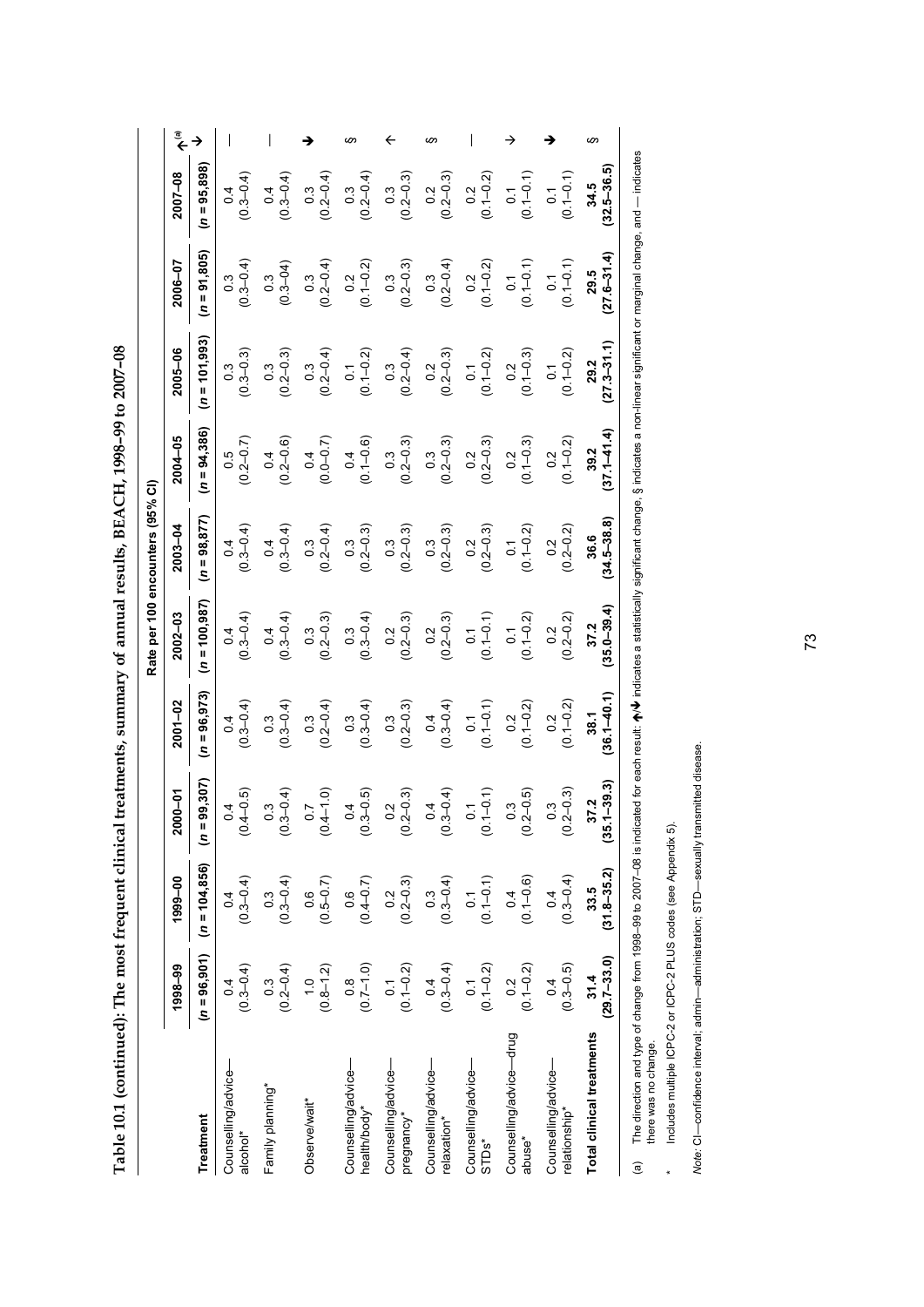| REACH 1008 00 to 2007 08<br>・ノー・ファイン インファ |  |
|-------------------------------------------|--|
|                                           |  |
|                                           |  |
|                                           |  |
|                                           |  |
|                                           |  |
|                                           |  |
|                                           |  |
|                                           |  |
| 一つ アクライク せんしょう こうそう うらくらく アクリート うち        |  |
|                                           |  |
|                                           |  |
|                                           |  |
|                                           |  |
| きこう カセサジャ てうりょうりょう                        |  |
|                                           |  |
|                                           |  |
| $\frac{1}{2}$                             |  |
| l                                         |  |
|                                           |  |
|                                           |  |
|                                           |  |
|                                           |  |
| ותו באטיבי דוח                            |  |
| $T_{\rm c}$ $T_{\rm c}$ $T_{\rm c}$       |  |

|                                     |                                                     |                                                                                            |                                                       |                        | Rate at which a clinical treatment was given, per 100 encounters <sup>(a)</sup> (95% CI) |                         |                         |                                                 |                                   |                                |     |
|-------------------------------------|-----------------------------------------------------|--------------------------------------------------------------------------------------------|-------------------------------------------------------|------------------------|------------------------------------------------------------------------------------------|-------------------------|-------------------------|-------------------------------------------------|-----------------------------------|--------------------------------|-----|
|                                     | 1998-99                                             | 1999-00                                                                                    | $00 - 01$<br>ম                                        | $2001 - 02$            | $2002 - 03$                                                                              | $2003 - 04$             | $2004 - 05$             | 2005-06                                         | 2006-07                           | 2007-08                        | مٌ﴾ |
| Problem managed                     | $(n = 96,901)$                                      | $(n = 104, 856)$                                                                           | $(n = 99, 307)$                                       | $= 96, 973$<br>S       | $= 100,987$<br>S                                                                         | $(n = 98, 877)$         | $= 94,386$<br>S         | $(n = 101, 993)$                                | $(n = 91,805)$                    | $(n = 95, 898)$                |     |
| Depression*                         | $(1.5 - 1.8)$                                       | $(1.5 - 1.8)$                                                                              | $(1.8)$<br>$6 - 2.0$                                  | $(1.6 - 1.9)$          | $(1.6 - 1.9)$                                                                            | $(1.6 - 1.9)$           | $(1.7 - 2.0)$           | $(1.5 - 1.8)$                                   | $(1.5$<br>$(1.4-1.6)$             | $(1.6 - 1.9)$                  |     |
| Upper respiratory tract<br>nfection | $(1.1 - 1.4)$                                       | $(1.2 - 1.6)$                                                                              | $\frac{17}{5}$ (e)                                    | $(1.7-2.2)$            | $(1.6 - 2.0)$                                                                            | $(1.6$<br>$(1.4-1.8)$   | $(1.5 - 2.0)$           | $(1.3 - 1.8)$                                   | $(1.5$<br>$(1.3-1.6)$             | $(1.6 - 2.0)$                  |     |
| Hypertension*                       | $\begin{array}{c} 0.9 \\ (0.8 - 1.1) \end{array}$   | $(0.9 - 1.2)$                                                                              | $\frac{14}{2-1.6}$                                    | $(1.2 - 1.5)$          | $(1.3 - 1.7)$                                                                            | $(1.1-1.4)$             | $(1.3)$<br>$(1.2-1.5)$  | $(0.9 - 1.2)$                                   | $(0.8 - 1.0)$                     | $(1.1 - 1.4)$<br>$\frac{1}{2}$ |     |
| Lipid disorders*                    | $(0.6 - 0.8)$                                       | $(0.7 - 0.9)$                                                                              | $\frac{19}{3}$<br>ల                                   | $(0.9 - 1.1)$          | $(0.8 - 1.0)$                                                                            | $(6.0 - 7.0)$           | $(0.9 - 1.1)$           | $(0.7 - 0.9)$                                   | $(0.7 - 0.8)$                     | $(0.9 - 1.1)$                  |     |
| Diabetes—all*                       | $\begin{array}{c} 0.7 \\ 0.6{\rm -}0.8 \end{array}$ | $(0.7 - 0.9)$                                                                              | $\begin{array}{c} 0.9 \\ 0.1 \\ 0.0 \end{array}$<br>ల | $(0.9 - 1.1)$          | $(0.7 - 0.9)$                                                                            | $(0.8 - 1.0)$           | $(0.9 - 1.1)$           | $(0.7 - 0.9)$                                   | $(0.7 - 0.9)$                     | $(0.8 - 1.0)$                  | m   |
| Anxiety*                            | $\begin{array}{c} 0.8 \\ 0.7 - 0.8 \end{array}$     | $(0.7 - 0.9)$                                                                              | $(6.0 - 2)$<br>ల                                      | $(0.7 - 0.9)$          | $(0.6 - 0.8)$                                                                            | $(0.7 - 0.9)$           | $(0.7 - 0.9)$           | $(0.7 - 0.9)$                                   | $(0.7 - 0.8)$                     | $(0.7 - 0.9)$                  |     |
| Gastroenteritis*                    | $(0.8 - 1.0)$                                       |                                                                                            | $\begin{pmatrix} 0.9 \\ 8 - 1.0 \end{pmatrix}$<br>ల   | $(0.8 - 1.0)$          | $(0.8 - 1.0)$                                                                            | $(0.8 - 1.0)$           | $(6.0 - 7.0)$           | $(0.6 - 0.7)$                                   | $(0.6 - 0.7)$                     | $(0.7 - 0.9)$                  | w   |
| Test results*                       | $\begin{array}{c} 0.2 \\ 0.2 - 0.3 \end{array}$     | $\begin{array}{c} 0.8 \\ 0.7 - 0.9 \\ 0.2 \\ 0.2 - 0.3 \end{array}$                        | $0.2$<br>$-0.3$<br>ల                                  | $0.4$<br>(0.3–0.4)     | $0.3$<br>(0.2–0.4)                                                                       | $(0.3 - 0.5)$           | $0.5$<br>(0.4–0.6)      | $\begin{array}{c} 0.5 \\ 0.3 - 0.6 \end{array}$ | $(0.3-0.4)$                       | $(0.5 - 0.7)$                  |     |
| Back complaint*                     | $0.5$<br>(0.4–0.6)                                  |                                                                                            | $0.6$<br>$5 - 0.7$<br>ల                               | $(0.5 - 0.7)$          | $(0.5 - 0.6)$                                                                            | $(0.5 - 0.6)$           | $(0.5 - 0.7)$           | $0.5$<br>$(0.4 - 0.6)$                          | $(0.5$<br>$(0.4 - 0.5)$           | $0.5$<br>( $0.5-0.6$ )         |     |
| Sprain/strain*                      | $\begin{array}{c} 0.5 \\ 0.5{\rm -}0.6 \end{array}$ | $\begin{array}{c} 0.6 \\ (0.5\hbox{--}0.7) \\ 0.5 \\ 0.5 \\ (0.5\hbox{--}0.6) \end{array}$ | $0.6$<br>$5 - 0.7$<br>ల                               | $0.6$<br>( $0.5-0.6$ ) | $(0.4 - 0.5)$                                                                            | $(0.5$<br>$(0.4 - 0.5)$ | $0.5$<br>(0.4–0.6)      | $0.5$<br>(0.4–0.5)                              | $(0.3 - 0.4)$                     | $(0.3 - 0.5)$                  |     |
| Obesity                             | $(0.3 - 0.4)$                                       | $0.4$<br>(0.3–0.5)                                                                         | $0.5$<br>$4 - 0.5$<br>ల                               | $0.5$<br>(0.4–0.6)     | $0.5$<br>(0.4–0.6)                                                                       | $(0.5$<br>$(0.4 - 0.5)$ | $0.5$<br>$(0.4 - 0.6)$  | $(0.3 - 0.4)$                                   | $0.5$<br>(0.4–0.5)                | $(0.4 - 0.5)$                  |     |
| Acute stress reaction               | $0.5$<br>(0.4–0.5)                                  | $\begin{array}{c} 0.4 \\ (0.3{\rm -}0.5) \end{array}$                                      | $0.4$<br>$-0.4$<br>ల                                  | $(0.4 - 0.5)$          | $(0.3 - 0.5)$                                                                            | $(0.3 - 0.5)$           | $(0.5$<br>$(0.4 - 0.5)$ | $0.4$<br>(0.3–0.4)                              | $(0.4 - 0.5)$                     | $(0.4 - 0.5)$                  |     |
| Osteoarthritis*                     | $(0.3 - 0.4)$                                       | $0.4$<br>(0.3–0.4)                                                                         | $0.4$<br>$3 - 0.4$<br>$\circ$                         | $(0.3 - 0.4)$          | $(0.3 - 0.4)$                                                                            | $0.3 - 0.4$<br>0.4      | $(0.5$<br>$(0.4 - 0.5)$ | $(0.3 - 0.4)$                                   | $(0.2 - 0.4)$<br>$0.\overline{3}$ | $(0.3 - 0.4)$<br>0.4           |     |

74

 *(continued)*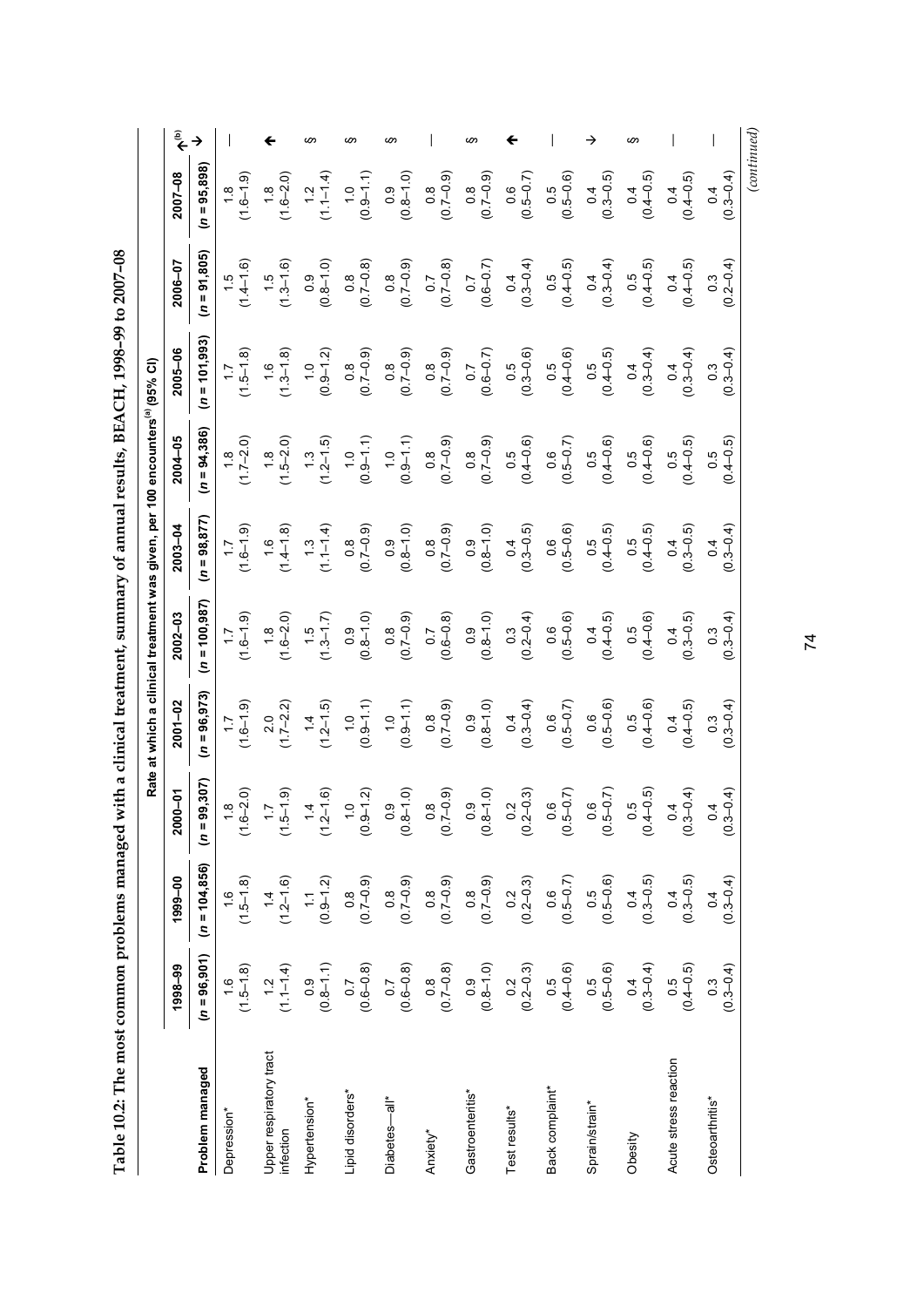Table 10.2 (continued): The most common problems managed with a clinical treatment, summary of annual results, BEACH, 1998-99 to 2007-08 **Table 10.2 (continued): The most common problems managed with a clinical treatment, summary of annual results, BEACH, 1998–99 to 2007–08** 

|                                                                                            |                                                  |                                                   |                                           |                                   | Rate at which a clinical treatment was given, per 100 encounters <sup>(a)</sup> (95% CI) |                          |                                                   |                                                   |                                                   |                                                   |    |
|--------------------------------------------------------------------------------------------|--------------------------------------------------|---------------------------------------------------|-------------------------------------------|-----------------------------------|------------------------------------------------------------------------------------------|--------------------------|---------------------------------------------------|---------------------------------------------------|---------------------------------------------------|---------------------------------------------------|----|
|                                                                                            | 1998-99                                          | 1999-00                                           | 2000-01                                   | $2001 - 02$                       | $2002 - 03$                                                                              | $2003 - 04$              | 2004-05                                           | 2005-06                                           | 2006-07                                           | 2007-08                                           |    |
| Problem managed                                                                            | $(n = 96, 901)$                                  | $(n = 104, 856)$                                  | 99,307)<br>$(n = 9)$                      | $(n = 96, 973)$                   | $(n = 100, 987)$                                                                         | $(n = 98, 877)$          | $(n = 94,386)$                                    | $(n = 101,993)$                                   | $(n = 91, 805)$                                   | $(n = 95,898)$                                    |    |
| General check-up*                                                                          | $\begin{pmatrix} 0.2 \\ 0.2 - 0.2 \end{pmatrix}$ | $(0.3)$<br>$(0.2-0.3)$                            | <u>" မ</u><br>$(0.2 -$                    | $(0.3)$<br>$(0.2 - 0.3)$          | $(0.3 - 0.3)$                                                                            | $(0.3$<br>$(0.2 - 0.4)$  | $(0.3 - 0.4)$                                     | $\begin{array}{c} 0.3 \\ (0.2 - 0.3) \end{array}$ | $0.3$<br>(0.3–0.4)                                | $(0.3 - 0.4)$                                     |    |
| Asthma                                                                                     | $(0.5-0.6)$                                      | $(0.5 - 0.7)$                                     | $\frac{7}{9}$<br>$\circ$<br>0.5           | $(0.6 - 0.8)$                     | $(0.5-0.6)$                                                                              | $(0.5 - 0.6)$            | $0.5$<br>$(0.4 - 0.6)$                            | $\begin{array}{c} 0.3 \\ (0.2 - 0.3) \end{array}$ | $0.3$<br>(0.3–0.4)                                | $(0.3 - 0.4)$                                     |    |
| Acute bronchitis/<br>bronchiolitis                                                         | $(0.3-0.4)$                                      | $(0.3 - 0.5)$                                     | $\frac{4}{4}$<br>$\circ$<br>$\frac{3}{2}$ | $0.5$<br>$(0.4 - 0.5)$            | $(0.3 - 0.5)$                                                                            | $(0.3 - 0.5)$            | $(0.3 - 0.5)$                                     | $\begin{array}{c} 0.3 \\ (0.2 - 0.3) \end{array}$ | $\begin{array}{c} 0.3 \\ (0.2 - 0.3) \end{array}$ | $0.3$<br>(0.3–0.4)                                |    |
| Tobacco abuse                                                                              | $\begin{pmatrix} 0.2 \\ 0.2 - 0.2 \end{pmatrix}$ | $0.1$<br>$(0.1 - 0.2)$                            | $\frac{3}{9}$<br>(0.2)                    | $(0.3)$<br>$(0.2 - 0.3)$          | $0.2$<br>(0.2–0.2)                                                                       | $0.2$<br>(0.2–0.2)       | $\begin{array}{c} 0.3 \\ (0.2 - 0.3) \end{array}$ | $0.2$<br>(0.2–0.3)                                | $\begin{array}{c} 0.3 \\ (0.2 - 0.3) \end{array}$ | $\begin{array}{c} 0.3 \\ (0.2 - 0.3) \end{array}$ |    |
| Oesophageal disease                                                                        | $(0.2 - 0.2)$                                    | $0.2$<br>$(0.2 - 0.3)$                            | $(0.3)$<br>$(0.2-0.3)$                    | $(0.3 - 0.4)$                     | $\begin{array}{c} 0.3 \\ 0.2 - 0.3 \end{array}$                                          | $0.3$<br>(0.3–0.4)       | $0.4$<br>(0.3–0.4)                                | $\begin{array}{c} 0.3 \\ (0.2 - 0.3) \end{array}$ | $\begin{array}{c} 0.3 \\ (0.2 - 0.3) \end{array}$ | $\begin{array}{c} 0.3 \\ (0.2 - 0.3) \end{array}$ |    |
| Pregnancy*                                                                                 | $0.2$<br>(0.1-0.2)                               | $\frac{0.2}{(0.2 - 0.3)}$                         | $(0.2 - 0.3)$                             | $(0.3)$<br>$(0.2 - 0.3)$          | $\begin{array}{c} 0.3 \\ (0.2 - 0.3) \end{array}$                                        | $0.2$<br>(0.2–0.3)       | $\begin{array}{c} 0.2 \\ 0.2 - 0.3 \end{array}$   | $0.2$<br>(0.2–0.3)                                | $\begin{array}{c} 0.3 \\ (0.2 - 0.3) \end{array}$ | $\begin{array}{c} 0.3 \\ (0.2 - 0.3) \end{array}$ |    |
| Adverse effect medical<br>agent                                                            | $\begin{pmatrix} 0.2 \\ 0.2 - 0.2 \end{pmatrix}$ | $\begin{array}{c} 0.3 \\ (0.2 - 0.3) \end{array}$ | $(0.2 - 0.2)$                             | $0.2$<br>(0.2–0.2)                | $\begin{array}{c} 0.3 \\ (0.2 - 0.3) \end{array}$                                        | $0.3$<br>(0.3–0.4)       | $\begin{array}{c} 0.3 \\ (0.2 - 0.3) \end{array}$ | $0.2$<br>(0.1–0.2)                                | $(0.3$<br>$(0.2 - 0.3)$                           | $\begin{array}{c} 0.3 \\ (0.2 - 0.3) \end{array}$ | ഗ  |
| Urinary tract infection*                                                                   | $\begin{array}{c} 0.2 \\ 0.2 - 0.3 \end{array}$  | $\begin{array}{c} 0.3 \\ 0.2 - 0.3 \end{array}$   | $\frac{3}{-0.3}$<br>(0.2)                 | $(0.3 - 0.4)$                     | $0.3$<br>(0.3–0.4)                                                                       | $(0.3)$<br>$(0.2 - 0.3)$ | $\begin{array}{c} 0.3 \\ (0.2 - 0.3) \end{array}$ | $0.2$<br>(0.1–0.2)                                | $0.2$<br>(0.1-0.2)                                | $0.2$<br>$(0.2 - 0.3)$                            | ഗ  |
| Menopausal complaint                                                                       | $(0.2 - 0.3)$<br>$0.\overline{2}$                | $(0.2 - 0.3)$<br>$0.\overline{3}$                 | $(0.3$<br>$(0.2-0.3)$                     | $(0.2 - 0.3)$<br>$0.\overline{3}$ | $(0.3 - 0.5)$<br>0.4                                                                     | $0.2$<br>(0.2–0.3)       | $(0.2 - 0.3)$                                     | $0.2$<br>(0.1–0.2)                                | $0.2$<br>(0.1-0.2)                                | $0.2$<br>(0.1-0.2)                                | w. |
| Total problems with<br>clinical treatments                                                 | $(27.3 - 30.2)$<br>28.7                          | $(28.9 - 31.9)$<br>30.4                           | $(31.1 - 34.5)$<br>32.8                   | $31.9 - 35.2$<br>33.6             | $(31.0 - 34.7)$<br>32.8                                                                  | $30.7 - 34.2$<br>32.4    | $32.6 - 36.2$<br>34.4                             | $25.1 - 28.3$<br>26.7                             | $25.1 - 28.4$<br>26.8                             | $29.5 - 33.0$<br>31.2                             |    |
| Rate of provision of clinical treatment for selected problem per 100 total encounters<br>a |                                                  |                                                   |                                           |                                   |                                                                                          |                          |                                                   |                                                   |                                                   |                                                   |    |

The direction and type of change from 1998–99 to 2007–08 is indicated for each result: ♠/♦ indicates a statistically significant change, ↑/♦ indicates a marginal change, § indicates a non-linear significant change,<br>and —  $\bm{\psi}$  indicates a statistically significant change,  $\bm{\gamma} \bm{\psi}$  indicates a marginal change, § indicates a non-linear significant change, (b) The direction and type of change from 1998–99 to 2007–08 is indicated for each result:  $\spadesuit$ and — indicates there was no change.  $\widehat{e}$ 

Includes multiple ICPC-2 or ICPC-2 PLUS codes (see Appendix 5). \* Includes multiple ICPC-2 or ICPC-2 PLUS codes (see Appendix 5).

 $\ddot{\phantom{1}}$ 

Note: CI--confidence interval. This table includes individual problems which had clinical treatments given at a rate of >= 0.5 per 100 encounters in any year, and any other statistically significant differences of interest Note: CI—confidence interval. This table includes individual problems which had clinical treatments qiven at are fiven at are te-100 encounters in any year, and any other statistically significant differences of interest.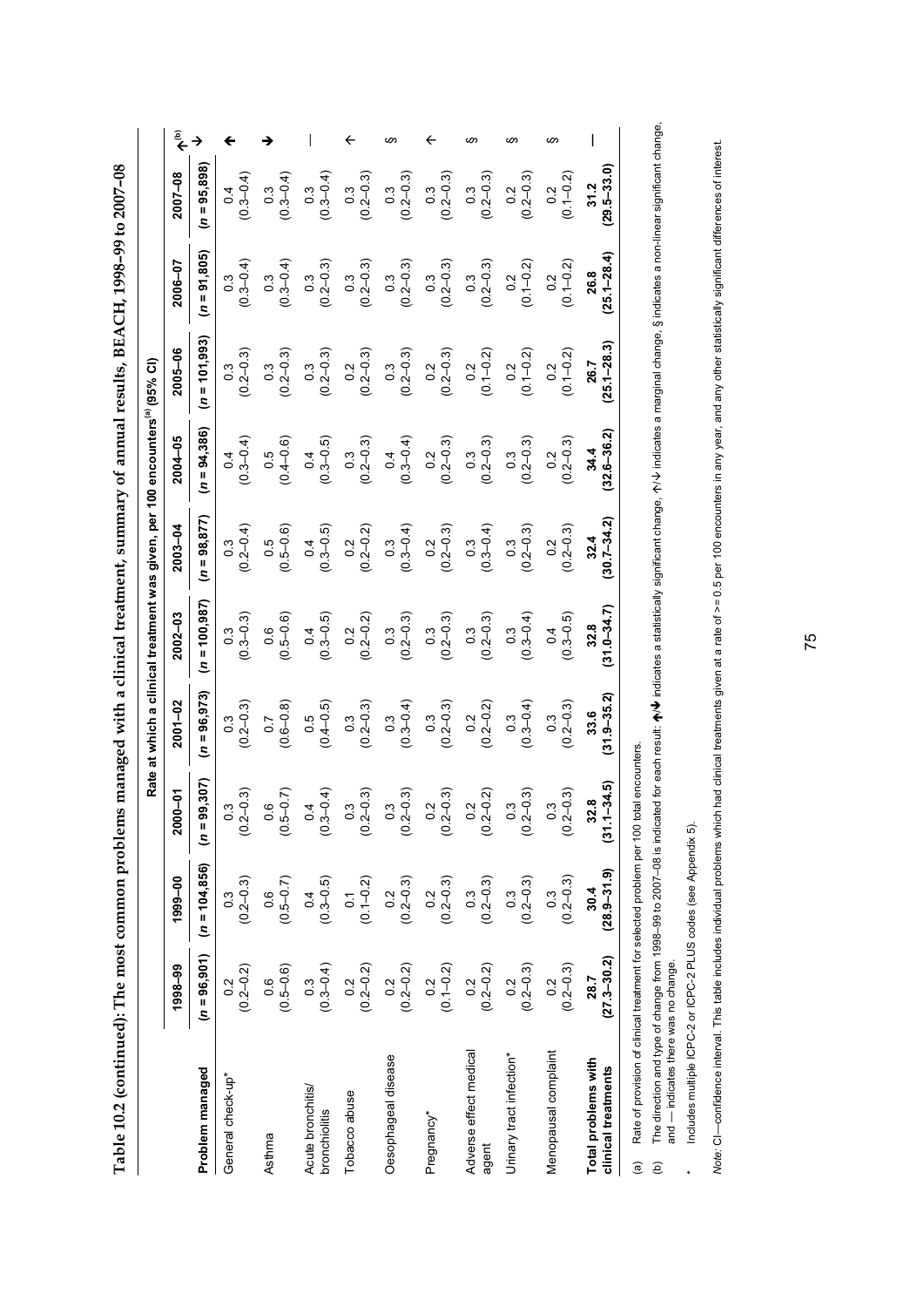| <b>CONNECT SECTION FOR</b><br>I          |
|------------------------------------------|
| i                                        |
|                                          |
| こうこうちょう しょうしょうりょう                        |
|                                          |
|                                          |
| $-1.76$<br>l                             |
| $\overline{\phantom{a}}$<br>1 م1 م1<br>I |

|                                  | $\begin{picture}(20,20) \put(0,0){\line(1,0){10}} \put(15,0){\line(1,0){10}} \put(15,0){\line(1,0){10}} \put(15,0){\line(1,0){10}} \put(15,0){\line(1,0){10}} \put(15,0){\line(1,0){10}} \put(15,0){\line(1,0){10}} \put(15,0){\line(1,0){10}} \put(15,0){\line(1,0){10}} \put(15,0){\line(1,0){10}} \put(15,0){\line(1,0){10}} \put(15,0){\line(1$ |                  |                                                                              |                                                  |                                              | ဖာ                                    | ഗ                                                             |                                           |                                                                      | ഗ                                            | ←                                                     |                                                       |                                                   |                                   |             |
|----------------------------------|-----------------------------------------------------------------------------------------------------------------------------------------------------------------------------------------------------------------------------------------------------------------------------------------------------------------------------------------------------|------------------|------------------------------------------------------------------------------|--------------------------------------------------|----------------------------------------------|---------------------------------------|---------------------------------------------------------------|-------------------------------------------|----------------------------------------------------------------------|----------------------------------------------|-------------------------------------------------------|-------------------------------------------------------|---------------------------------------------------|-----------------------------------|-------------|
|                                  | 2007-08                                                                                                                                                                                                                                                                                                                                             | $(n = 95,898)$   | $(3.1 - 3.8)$                                                                | $(2.1 - 2.5)$                                    | $2.2$<br>(2.1–2.4)                           | $(1.1 - 1.5)$                         | $(1.1 - 1.3)$                                                 | $(0.9 - 1.2)$<br>$\overline{\mathbb{C}}$  | $(0.8 - 1.0)$<br>0.9                                                 | $(0.6 - 0.9)$                                | $(0.5 - 0.6)$                                         | $0.5$<br>$(0.4 - 0.6)$                                | $(0.4 - 0.5)$                                     | $0.2$<br>(0.1–0.2)                | (continued) |
|                                  | 2006-07                                                                                                                                                                                                                                                                                                                                             | $(n = 91, 805)$  | $(3.0 - 3.7)$<br>3.4                                                         | $(1.7-2.1)$                                      | $(2.1 - 2.4)$                                | $(0.9 - 1.3)$<br>$\tilde{z}$          | $(1.1-1.4)$                                                   | $(0.8 - 1.0)$                             | $(0.9 - 1.1)$                                                        | $(0.6 - 0.9)$                                | $0.5$<br>(0.4–0.5)                                    | $(0.4 - 0.7)$                                         | $(0.3 - 0.4)$                                     | $(0.1 - 0.2)$<br>0.1              |             |
|                                  | $2005 - 06$                                                                                                                                                                                                                                                                                                                                         | $(n = 101, 993)$ | $(2.7 - 3.2)$<br>3.0                                                         | $(1.8-2.2)$                                      | $(1.9-2.3)$                                  | $(1.1 - 1.6)$                         | $(1.3$<br>$(1.2-1.4)$                                         | $(0.8 - 1.1)$<br>$\frac{0}{1}$            | $(0.9 - 1.1)$                                                        | $(0.8$<br>(0.6–0.9)                          | $0.4$<br>(0.3–0.5)                                    | $(0.3 - 0.5)$                                         | $(0.3$<br>$(0.2 - 0.3)$                           | $(0.1 - 0.2)$<br>0.2              |             |
|                                  | 2004-05                                                                                                                                                                                                                                                                                                                                             | $(n = 94,386)$   | $3.3$<br>$(3.0 - 3.6)$                                                       | $(1.7 - 2.2)$                                    | $(1.8-2.1)$                                  | $(1.7-2.3)$                           | $(1.0 - 1.1)$                                                 | $(0.8-1.1)$                               | $(0.8 - 1.0)$                                                        | $(0.9 - 1.5)$                                | $0.3$<br>(0.3–0.4)                                    | $0.4$<br>(0.3–0.5)                                    | $0.3$<br>(0.2–0.4)                                | $(0.2 - 0.3)$<br>0.2              |             |
| Rate per 100 encounters (95% CI) | $2003 - 04$                                                                                                                                                                                                                                                                                                                                         | $(n = 98, 877)$  | $(2.7 - 3.6)$<br>$\overline{3}$                                              | $(1.6$<br>$(1.4-1.8)$                            | $(1.8$<br>(1.7–2.0)                          | $(1.5 - 1.9)$                         | $(1.1 - 1.3)$                                                 | $(0.9 - 1.3)$                             | $(6.0 - 7.0)$                                                        | $(0.9 - 1.3)$                                | $0.3$<br>(0.3–0.4)                                    | $(0.3 - 0.5)$                                         | $(0.3 - 0.4)$                                     | $(0.2 - 0.3)$<br>$0.\overline{3}$ |             |
|                                  | $2002 - 03$                                                                                                                                                                                                                                                                                                                                         | $(n = 100, 987)$ | $(2.6 - 3.1)$<br>2.9                                                         | $(1.3 - 1.7)$                                    | $(1.8-2.1)$                                  | $(1.8-2.4)$                           | $(1.0 - 1.2)$                                                 | $(0.9 - 1.2)$<br>$\widetilde{\mathbb{C}}$ | $(0.8 - 1.0)$                                                        | $(1.0-1.4)$                                  | $0.3$<br>(0.3–0.4)                                    | $(0.5$<br>(0.4–0.7)                                   | $\begin{array}{c} 0.3 \\ (0.2 - 0.3) \end{array}$ | $(0.1 - 0.2)$<br>0.2              |             |
|                                  | $2001 - 02$                                                                                                                                                                                                                                                                                                                                         | $(n = 96, 973)$  | $2.7$<br>$(2.5-3.0)$                                                         | $(0.9-1.4)$                                      | $(1.7-1.9)$                                  | $(1.9-2.4)$                           | $(1.2$<br>$(1.0-1.2)$                                         | $(0.8-1.0)$                               | $(0.8 - 1.0)$                                                        | $(1.4$<br>(1.2–1.7)                          | $\begin{array}{c} 0.3 \\ (0.2{\rm -}0.3) \end{array}$ | $(0.3 - 0.5)$                                         | $0.2$<br>(0.2–0.3)                                | $(0.2 - 0.3)$<br>$0.\overline{2}$ |             |
|                                  | 2000-01                                                                                                                                                                                                                                                                                                                                             | $= 99,307$<br>S  | $(2.4 - 2.9)$<br>2.6                                                         | $0.2$<br>(0.1-0.2)                               | $(1.8$<br>(1.6–1.9)                          | $(1.8-2.3)$                           | $(1.0 - 1.1)$                                                 | $(0.7 - 0.9)$                             | $(0.9 - 1.1)$                                                        | $(0.9-1.4)$                                  | $(0.3 - 0.4)$                                         | $(0.3 - 0.6)$                                         | $0.2$<br>(0.1–0.2)                                | $(0.2 - 0.3)$<br>0.2              |             |
|                                  | 1999-00                                                                                                                                                                                                                                                                                                                                             | $(n = 104, 856)$ | $(2.8 - 3.2)$                                                                | $(0.2 - 0.3)$                                    | $(2.0 - 2.3)$                                | $(1.5 - 1.8)$                         | $(1.0 - 1.2)$                                                 | $(0.7 - 0.9)$                             | $(0.9 - 1.1)$                                                        | $(0.8 - 1.3)$                                | $(0.3 - 0.5)$                                         | $\begin{array}{c} 0.3 \\ (0.3{\rm -}0.4) \end{array}$ | $0.2$<br>(0.1-0.2)                                | $(0.2 - 0.3)$<br>0.2              |             |
|                                  | 1998-99                                                                                                                                                                                                                                                                                                                                             | $(n = 96, 901)$  | $(2.6 - 3.0)$                                                                | $(0.1 - 0.5)$                                    | $(1.8 - 2.2)$                                | $(1.5-2.1)$                           | $(0.9 - 1.1)$                                                 | $(0.5 - 0.7)$                             | $(0.9 - 1.1)$                                                        | $(0.7-1.1)$                                  | $(0.3 - 0.5)$                                         | $(0.3$<br>$(0.2 - 0.3)$                               | $0.1$<br>(0.1-0.2)                                | $(0.2 - 0.3)$<br>$\frac{3}{2}$    |             |
|                                  |                                                                                                                                                                                                                                                                                                                                                     | <b>Treatment</b> | debridement/cauterisation*<br>Excision/removal tissue<br>biopsy/destruction/ | Local injection/<br>infiltration* <sup>(b)</sup> | compression/tamponade*<br>Dressing/pressure/ | Physical medicine/<br>rehabilitation* | aspiration/removal body fluid*<br>Incision/drainage/flushing/ | Pap smear*                                | Repair/fixation-suture/<br>cast/prosthetic device<br>(apply/remove)* | procedures/surgery NEC*<br>Other therapeutic | Electrical tracings*                                  | Physical function test*                               | Urine test*                                       | Glucose test*                     |             |

76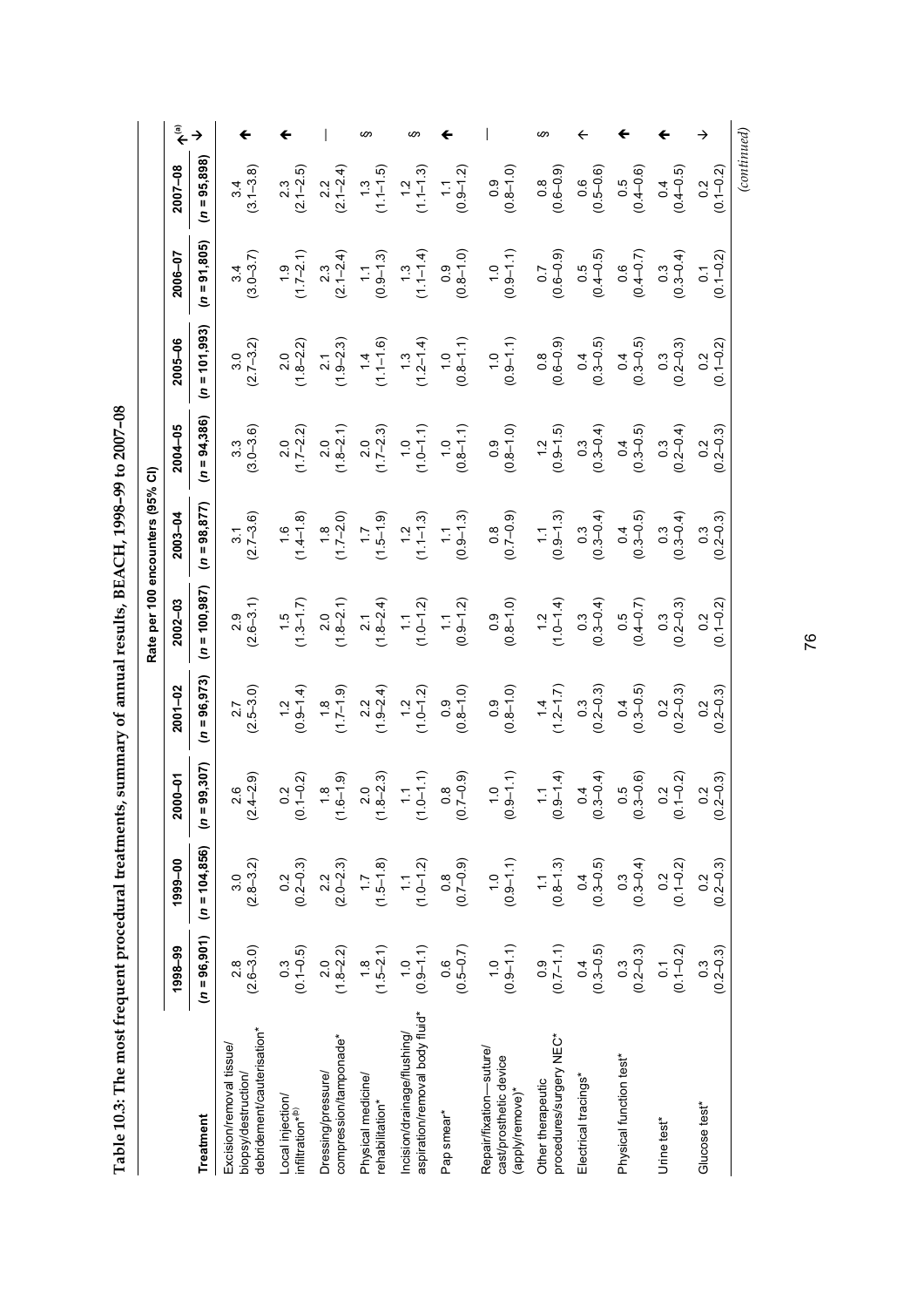| Table 10.3 (continued): The most frequent procedural treatments, summary of annual results, BEACH, 1998-99 to 2007-08                                                                                                                                                                   |                                |                         |                                      |                                 |                                                                                            |                                  |                                |                                   |                                    |                                   |                                                              |
|-----------------------------------------------------------------------------------------------------------------------------------------------------------------------------------------------------------------------------------------------------------------------------------------|--------------------------------|-------------------------|--------------------------------------|---------------------------------|--------------------------------------------------------------------------------------------|----------------------------------|--------------------------------|-----------------------------------|------------------------------------|-----------------------------------|--------------------------------------------------------------|
|                                                                                                                                                                                                                                                                                         |                                |                         |                                      |                                 |                                                                                            | Rate per 100 encounters (95% CI) |                                |                                   |                                    |                                   |                                                              |
|                                                                                                                                                                                                                                                                                         | 1998-99                        | 1999-00                 | $\overline{5}$<br><b>2000</b>        | 2001-02                         | $2002 - 03$                                                                                | 2003-04                          | $2004 - 05$                    | 2005-06                           | 2006-07                            | 2007-08                           | $\begin{matrix} \bar{\mathbf{e}} \\ \mathbf{+} \end{matrix}$ |
| Treatment                                                                                                                                                                                                                                                                               | $(n = 96, 901)$                | $(n = 104, 856)$        | $(n = 99, 307)$                      | $(n = 96, 973)$                 | $(n = 100, 987)$                                                                           | $(n = 98, 877)$                  | $(n = 94,386)$                 | $(n = 101,993)$                   | $= 91,805$<br>S                    | $= 95,898$<br>ۊ                   | $\rightarrow$                                                |
| Other diagnostic<br>procedures*                                                                                                                                                                                                                                                         | $(0.0 - 0.1)$<br>$0.0^{+}$     | $(0.0 - 0.1)$           | $(0.0 - 0.1)$                        | $(0.1 - 0.1)$<br>$\overline{0}$ | $(0.1 - 0.2)$<br>$\overline{c}$                                                            | $(0.1 - 0.3)$<br>0.2             | $(0.2 - 0.2)$<br>0.2           | $(0.1 - 0.2)$<br>0.2              | $(0.1 - 0.3)$<br>0.2               | $(0.1 - 0.3)$<br>0.2              | $\leftarrow$                                                 |
| Total procedural<br>treatments                                                                                                                                                                                                                                                          | $(11.2 - 12.5)$<br>11.8        | $(11.9 - 13.0)$<br>12.5 | $(11.6 - 12.8)$<br>Ņ<br>$\mathbf{r}$ | $(13.1 - 14.5)$<br>13.8         | $(13.9 - 15.3)$<br>14.6                                                                    | $(14.0 - 15.5)$<br>14.7          | $(14.6 - 16.4)$<br>15.5        | $(13.7 - 15.1)$<br>14.4           | $(14.4 - 16.0)$<br>15.2            | $(15.9 - 17.5)$<br>16.7           | ←                                                            |
| The direction and type of change from 1998–99 to 2007–08 is indicated for each result: ★/♦ indicates a statistically significant change, $\gamma$ /↓ indicates a marginal change, § indicates a non-linear significant change.<br>and - indicates there was no change.<br>$\widehat{a}$ |                                |                         |                                      |                                 |                                                                                            |                                  |                                |                                   |                                    |                                   |                                                              |
| Excludes all local injection/infiltrations performed for immunisations.<br>ê                                                                                                                                                                                                            |                                |                         |                                      |                                 |                                                                                            |                                  |                                |                                   |                                    |                                   |                                                              |
| Rates are reported to one decimal place. This indicates that the rate i<br>Includes multiple ICPC-2 or ICPC-2 PLUS codes (see Appendix 5).<br>⊬                                                                                                                                         |                                |                         |                                      | is < 0.05 per 100 encounters.   |                                                                                            |                                  |                                |                                   |                                    |                                   |                                                              |
| Note: CI-confidence interval; NEC-not elsewhere classified.                                                                                                                                                                                                                             |                                |                         |                                      |                                 |                                                                                            |                                  |                                |                                   |                                    |                                   |                                                              |
| Table 10.4: The most common problems managed with a procedural treatment, summary of annual results, BEACH, 1998-99 to 2007-08                                                                                                                                                          |                                |                         |                                      |                                 |                                                                                            |                                  |                                |                                   |                                    |                                   |                                                              |
|                                                                                                                                                                                                                                                                                         |                                |                         |                                      |                                 | Rate at which a procedural treatment was given, per 100 encounters <sup>(a)</sup> (95% CI) |                                  |                                |                                   |                                    |                                   |                                                              |
|                                                                                                                                                                                                                                                                                         | 1998-99                        | 1999-00                 | $\sum_{i=1}^{n}$<br><b>2000</b>      | 2001-02                         | 2002-03                                                                                    | 2003-04                          | 2004-05                        | 2005-06                           | 2006-07                            | 2007-08                           | $\widehat{\epsilon}$                                         |
| Problem managed                                                                                                                                                                                                                                                                         | $(n = 96, 901)$                | $(n = 104, 856)$        | $(n = 99, 307)$                      | $(n = 96, 973)$                 | $(n = 100, 987)$                                                                           | $= 98,877$<br>S                  | $(n = 94,386)$                 | $(n = 101, 993)$                  | $(n = 91,805)$                     | $= 95,898$<br>S                   | $\rightarrow$                                                |
| Solar keratosis/sunburn                                                                                                                                                                                                                                                                 | $(0.6 - 0.8)$                  | $(0.7 - 0.8)$           | $(0.6 - 0.8)$<br>$\dot{\circ}$       | $(0.6 - 0.9)$<br>$\frac{8}{1}$  | $(0.7 - 0.9)$<br>$\frac{8}{1}$                                                             | $(0.8 - 1.1)$                    | $(0.7 - 1.1)$<br>0.9           | $(0.8 - 1.0)$<br>$\overline{0}$ . | $(0.8 - 1.0)$<br>$\overline{0}$ .0 | $(0.8 - 1.1)$<br>$\overline{0}$ . | $\leftarrow$                                                 |
| Female genital check-up*                                                                                                                                                                                                                                                                | $(0.3 - 0.4)$<br>$\frac{3}{2}$ | $0.5$<br>$(0.4-0.6)$    | $(0.5 - 0.6)$                        | $(0.5 - 0.7)$<br>0.6            | $(0.7 - 0.9)$<br>$\frac{8}{1}$                                                             | $(0.7 - 1.0)$<br>$\frac{8}{2}$   | $(0.7 - 0.9)$<br>$\frac{8}{1}$ | $(0.7 - 0.9)$<br>0.8              | $(0.7 - 0.9)$<br>0.8               | $(0.8 - 1.0)$<br>0.9              | ←                                                            |
| Laceration/cut                                                                                                                                                                                                                                                                          | $(0.6 - 0.7)$                  | $(0.6 - 0.7)$           | $(0.5 - 0.6)$<br>Ю<br>$\circ$        | $(0.4 - 0.5)$<br>0.5            | $(0.5 - 0.7)$<br>0.6                                                                       | $(0.4 - 0.6)$<br>0.5             | $(0.5 - 0.6)$<br>0.5           | $(0.5 - 0.6)$<br>$0.\overline{5}$ | $(0.6 - 0.8)$<br>$\overline{0}$ .7 | $(0.6 - 0.8)$<br>$\overline{0}$ . |                                                              |
| Excessive ear wax                                                                                                                                                                                                                                                                       | $(0.4 - 0.5)$<br>0.5           | $(0.4 - 0.6)$<br>0.5    | $(0.5$<br>$(0.4 - 0.6)$              | $(0.5 - 0.6)$<br>0.6            | $(0.5 - 0.6)$<br>0.5                                                                       | $(0.4 - 0.6)$<br>0.5             | $(0.5 - 0.6)$<br>0.6           | $(0.6 - 0.8)$<br>$\overline{0}$   | $(0.5 - 0.6)$<br>0.6               | $(0.5 - 0.6)$<br>0.6              | ဖာ                                                           |
| Malignant neoplasm skin                                                                                                                                                                                                                                                                 | $(0.2 - 0.6)$<br>0.4           | $(0.3 - 0.5)$<br>0.4    | $(0.3 - 0.4)$<br>$\circ$             | $(0.3 - 0.4)$<br>0.4            | $(0.3 - 0.4)$<br>$\overline{0}$                                                            | $(0.4 - 0.6)$<br>0.5             | $(0.4 - 0.7)$<br>0.6           | $(0.5 - 0.6)$<br>0.6              | $(0.5 - 0.7)$<br>0.6               | $(0.4 - 0.6)$<br>0.5              |                                                              |

*(continued)*

77